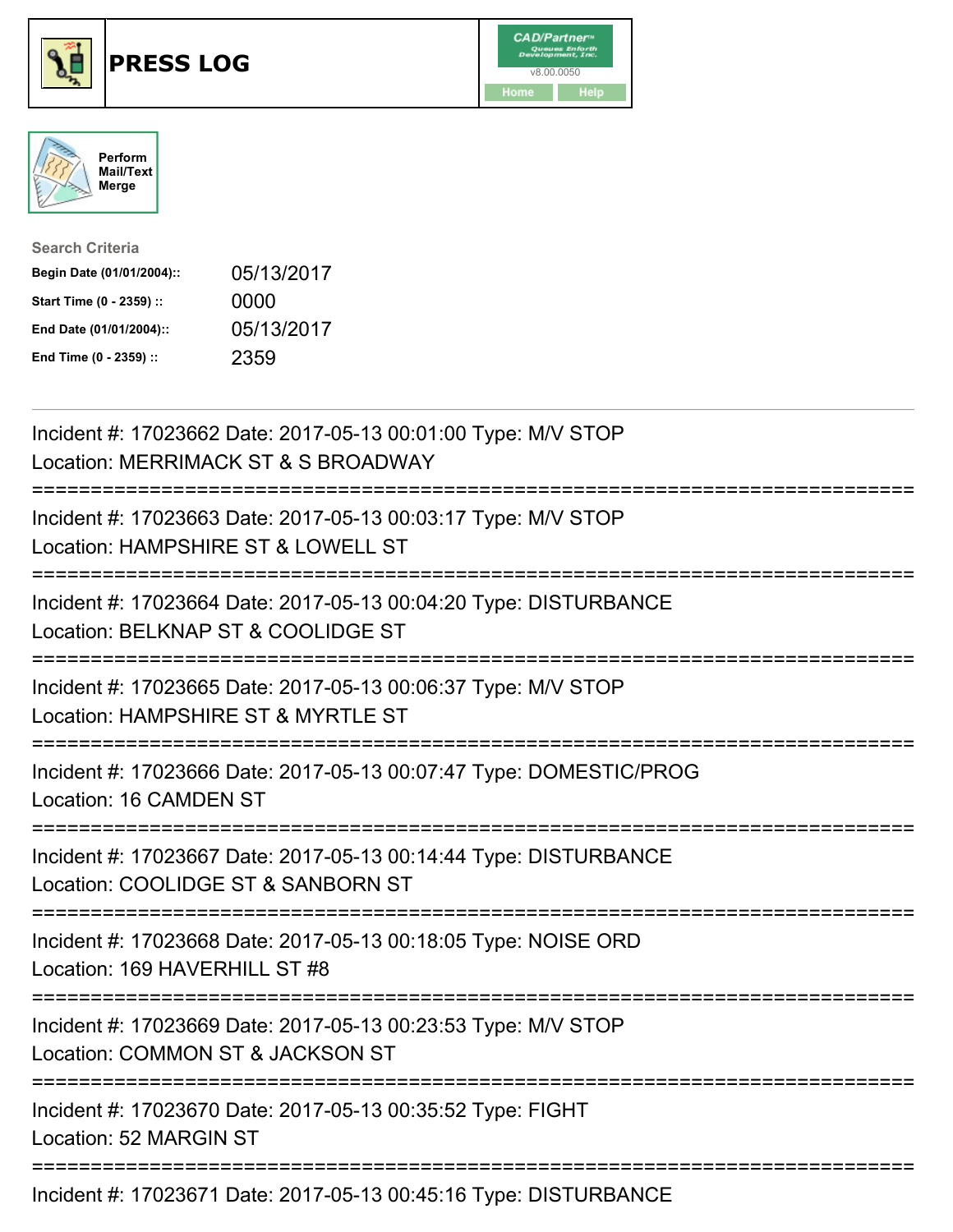Location: 4 BLANCHARD ST

| Incident #: 17023672 Date: 2017-05-13 00:48:46 Type: SUS PERS/MV<br>Location: ARREST / JACKSON TER & NEWBURY ST |
|-----------------------------------------------------------------------------------------------------------------|
| Incident #: 17023673 Date: 2017-05-13 01:19:22 Type: NOISE ORD<br>Location: 35 BENNINGTON ST FL 2               |
| Incident #: 17023674 Date: 2017-05-13 01:34:09 Type: HIT & RUN M/V<br>Location: TOW / 57 KENDALL ST             |
| Incident #: 17023675 Date: 2017-05-13 01:40:31 Type: SUS PERS/MV<br>Location: 49 BLANCHARD ST                   |
| Incident #: 17023676 Date: 2017-05-13 01:51:22 Type: NOISE ORD<br>Location: 318 LAWRENCE ST FL 5                |
| Incident #: 17023677 Date: 2017-05-13 01:52:03 Type: M/V STOP<br>Location: BROADWAY & HAVERHILL ST              |
| Incident #: 17023678 Date: 2017-05-13 01:58:08 Type: M/V STOP<br>Location: CAMBRIDGE ST & S UNION ST            |
| Incident #: 17023679 Date: 2017-05-13 01:59:21 Type: M/V STOP<br>Location: BROADWAY & MANCHESTER ST             |
| Incident #: 17023680 Date: 2017-05-13 02:02:30 Type: FIGHT<br>Location: ESSEX ST & JACKSON ST                   |
| Incident #: 17023681 Date: 2017-05-13 02:08:56 Type: DOMESTIC/PROG<br>Location: 182 SPRUCE ST                   |
| Incident #: 17023682 Date: 2017-05-13 02:12:00 Type: M/V STOP<br>Location: LAWRENCE ST & PARK ST                |
| Incident #: 17023683 Date: 2017-05-13 02:14:16 Type: GANG<br>Location: 5 JACKSON ST                             |
| Incident #: 17023684 Date: 2017-05-13 02:16:45 Type: M/V STOP<br>Location: TOW / ESSEX ST & LAWRENCE ST         |
| Incident #: 17023685 Date: 2017-05-13 02:17:48 Type: BUILDING CHK                                               |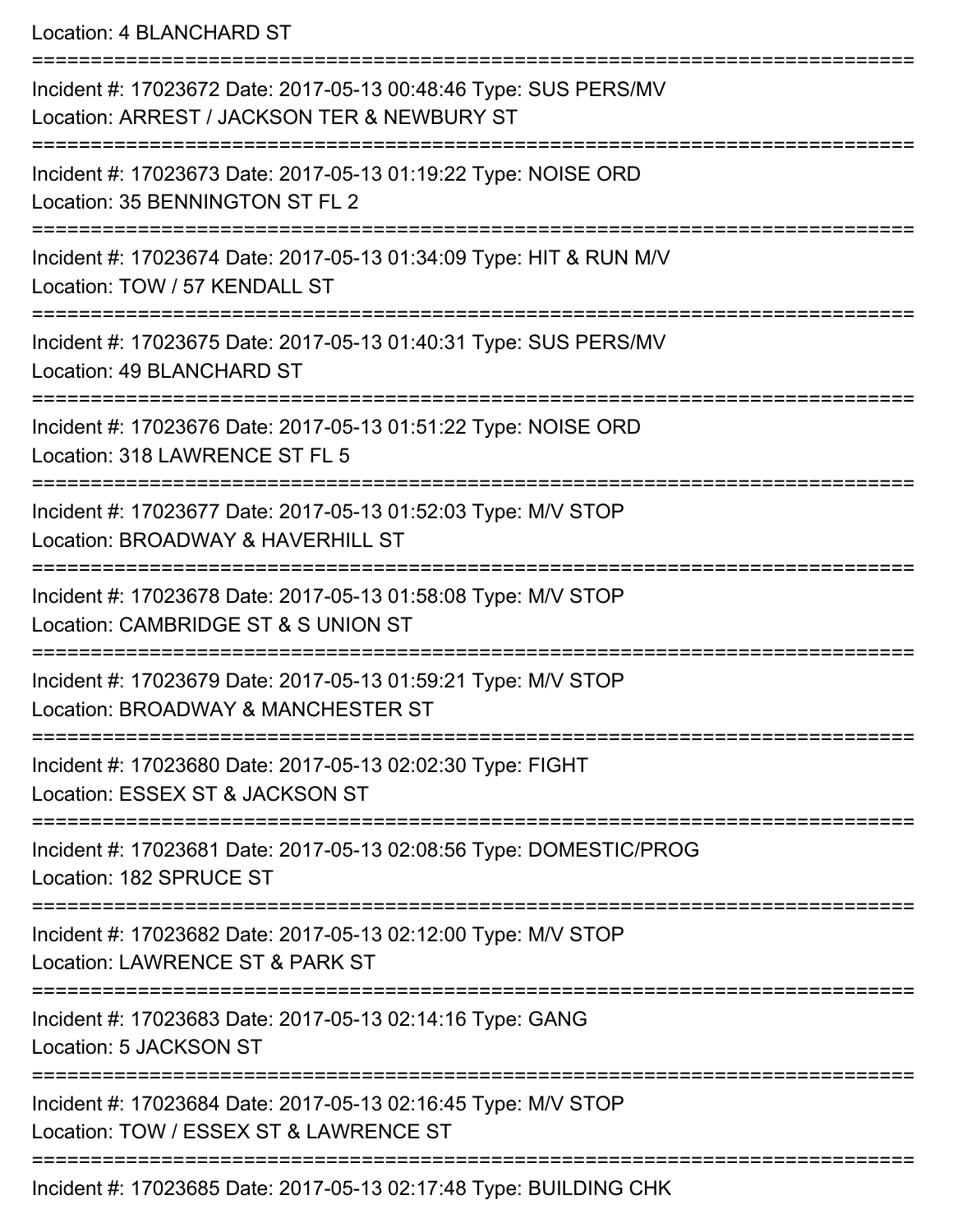| Incident #: 17023686 Date: 2017-05-13 02:21:29 Type: STOL/MV/PAS<br>Location: 199 NEWBURY ST                   |
|----------------------------------------------------------------------------------------------------------------|
| Incident #: 17023687 Date: 2017-05-13 02:29:45 Type: MAN DOWN<br>Location: 9 METHUEN ST                        |
| Incident #: 17023688 Date: 2017-05-13 02:33:13 Type: NOISE ORD<br>Location: 455 HAMPSHIRE ST FL 3              |
| Incident #: 17023689 Date: 2017-05-13 02:46:28 Type: WOMAN DOWN<br>Location: TOW / 91 STEARNS AV               |
| Incident #: 17023690 Date: 2017-05-13 02:50:27 Type: HIT & RUN M/V<br>Location: 231 FERRY ST                   |
| Incident #: 17023691 Date: 2017-05-13 02:58:37 Type: CK WELL BEING<br>Location: TOWBIG N' BEEFY / 415 BROADWAY |
| Incident #: 17023692 Date: 2017-05-13 03:06:12 Type: NOISE ORD<br>Location: 576 HOWARD ST                      |
| Incident #: 17023693 Date: 2017-05-13 03:17:35 Type: M/V STOP<br>Location: MERRIMACK ST & PARKER ST            |
| Incident #: 17023694 Date: 2017-05-13 03:19:50 Type: NOISE ORD<br>Location: 159 SALEM ST FL 1                  |
| Incident #: 17023695 Date: 2017-05-13 03:26:00 Type: ALARMS<br>Location: WENDYS / 55 HAMPSHIRE ST              |
| Incident #: 17023696 Date: 2017-05-13 03:34:18 Type: M/V STOP<br>Location: ALDER ST & WALNUT ST                |
| Incident #: 17023697 Date: 2017-05-13 03:43:55 Type: BUILDING CHK<br>Location: FLAME TECH / 660 ESSEX ST       |
| Incident #: 17023698 Date: 2017-05-13 03:45:17 Type: DISTURBANCE<br>Location: 576 HOWARD ST                    |
| Incident #: 17023699 Date: 2017-05-13 03:45:22 Type: GANG                                                      |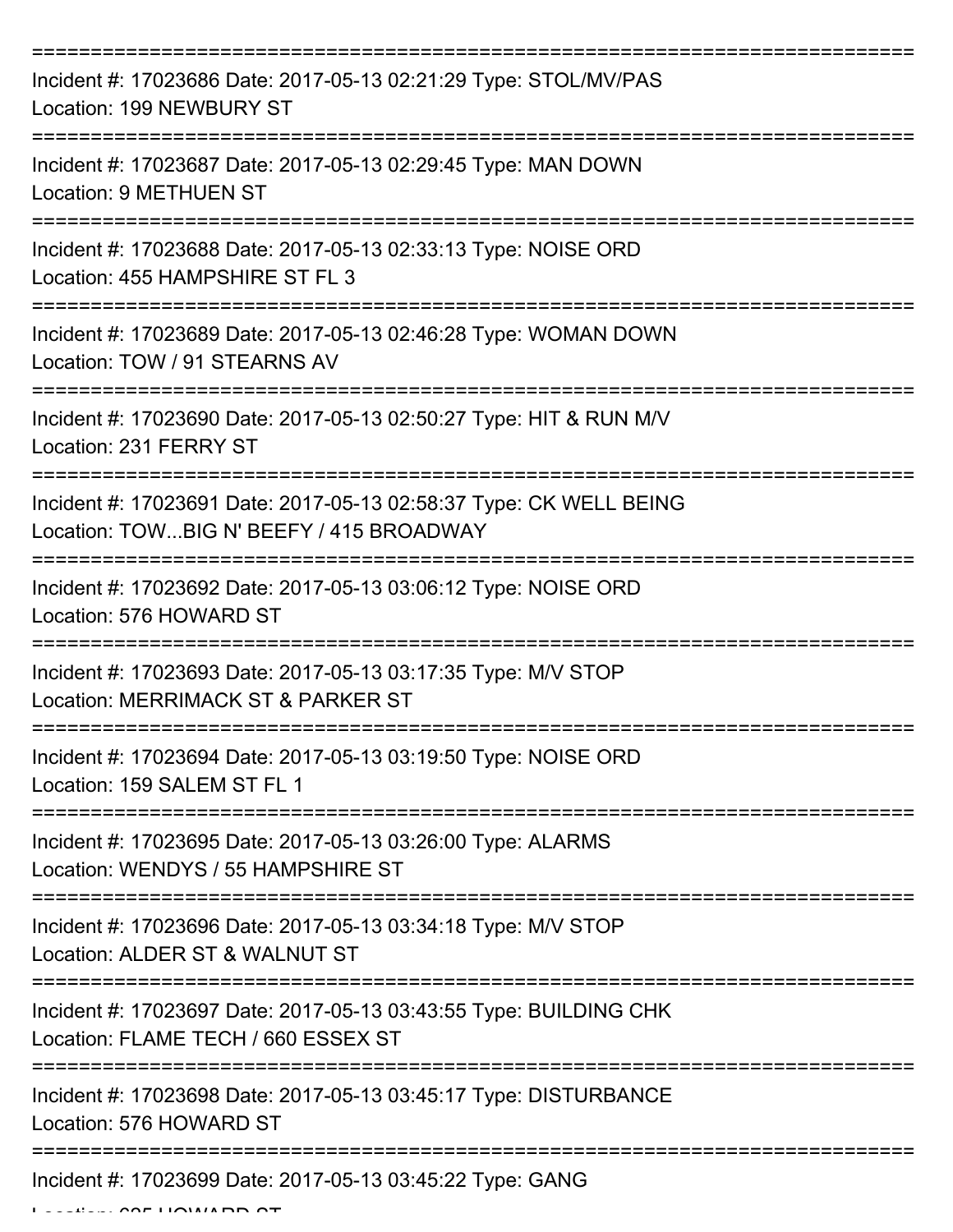| Incident #: 17023700 Date: 2017-05-13 03:47:47 Type: ALARMS<br>Location: NECCO / 78 AMESBURY ST                   |
|-------------------------------------------------------------------------------------------------------------------|
| Incident #: 17023701 Date: 2017-05-13 03:57:52 Type: DISTURBANCE<br>Location: 207 HAVERHILL ST                    |
| Incident #: 17023702 Date: 2017-05-13 04:29:42 Type: M/V STOP<br>Location: 81 OAK ST                              |
| Incident #: 17023703 Date: 2017-05-13 05:00:43 Type: M/V STOP<br>Location: HAMPSHIRE ST & LOWELL ST               |
| Incident #: 17023704 Date: 2017-05-13 05:02:40 Type: M/V STOP<br><b>Location: CURRANT HILL RD</b>                 |
| Incident #: 17023705 Date: 2017-05-13 05:20:13 Type: SUS PERS/MV<br>Location: 18 FRANKLIN ST                      |
| Incident #: 17023706 Date: 2017-05-13 05:58:53 Type: STOL/MV/PAS<br>Location: 47 MYRTLE ST                        |
| Incident #: 17023707 Date: 2017-05-13 06:12:05 Type: LOST PROPERTY<br>Location: 90 LOWELL ST                      |
| Incident #: 17023708 Date: 2017-05-13 06:13:51 Type: M/V STOP<br>Location: ANDOVER ST & BEACON ST                 |
| Incident #: 17023709 Date: 2017-05-13 06:38:12 Type: M/V STOP<br>Location: 30 ROWE ST                             |
| Incident #: 17023710 Date: 2017-05-13 06:42:08 Type: UNWANTEDGUEST<br>Location: CUMBERLAND FARMS / 320 S BROADWAY |
| Incident #: 17023711 Date: 2017-05-13 06:53:51 Type: M/V STOP<br>Location: BROADWAY & LOWELL ST                   |
| Incident #: 17023712 Date: 2017-05-13 08:35:11 Type: TRANSPORT<br>Location: ARREST / HAVERHILL ST & WEST ST       |
| Incident #: 17023713 Date: 2017-05-13 08:42:06 Type: MISSING PERS                                                 |

Location: 182 CADATOCA CT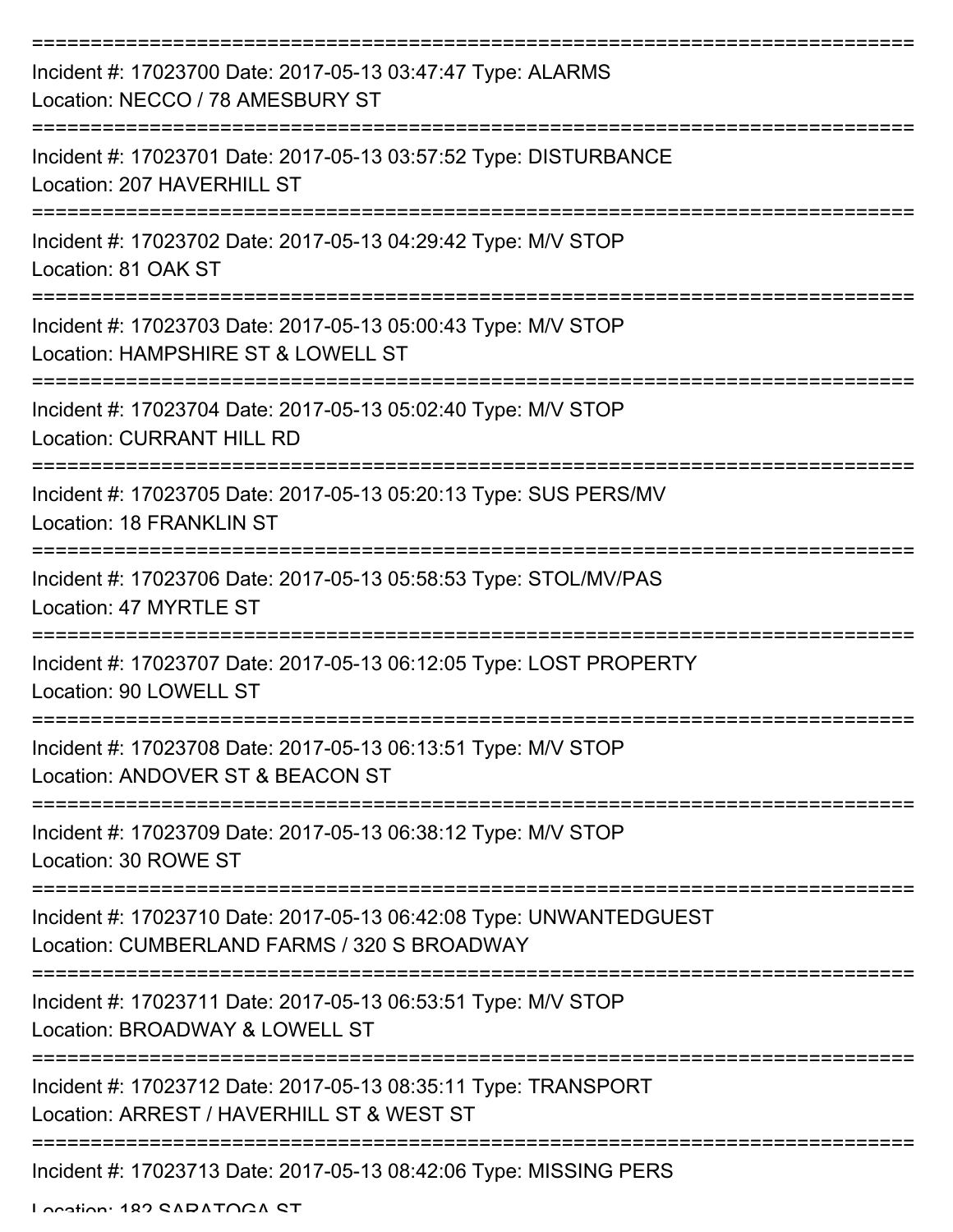| Incident #: 17023714 Date: 2017-05-13 08:45:40 Type: DISTURBANCE<br>Location: 112 PARK ST #2                        |
|---------------------------------------------------------------------------------------------------------------------|
| Incident #: 17023715 Date: 2017-05-13 08:58:53 Type: ALARMS<br>Location: ZOILA GOMEZ LAW OFFICE / 84 E HAVERHILL ST |
| Incident #: 17023716 Date: 2017-05-13 09:12:32 Type: TRESPASSING<br>Location: 2 INMAN ST                            |
| Incident #: 17023717 Date: 2017-05-13 09:23:04 Type: ALARM/BURG<br>Location: 7 ENDICOTT ST                          |
| Incident #: 17023718 Date: 2017-05-13 09:24:00 Type: PARK & WALK<br>Location: BRADFORD ST & BROADWAY                |
| Incident #: 17023719 Date: 2017-05-13 09:25:47 Type: DRUG VIO<br>Location: BROADWAY AV & WASHINGTON ST              |
| Incident #: 17023720 Date: 2017-05-13 09:33:59 Type: SPECIAL CHECK<br>Location: N PARISH RD & OSGOOD ST             |
| Incident #: 17023721 Date: 2017-05-13 09:47:18 Type: DOMESTIC/PROG<br>Location: 110 THOREAU WAY #8111               |
| Incident #: 17023722 Date: 2017-05-13 09:52:04 Type: KEEP PEACE<br>Location: 10E TENNEY ST                          |
| Incident #: 17023723 Date: 2017-05-13 10:01:27 Type: M/V STOP<br>Location: CORPUS CHRISTI / 35 ESSEX ST             |
| Incident #: 17023724 Date: 2017-05-13 10:11:08 Type: AUTO ACC/NO PI<br>Location: ESSEX ST & OXFORD ST               |
| Incident #: 17023725 Date: 2017-05-13 10:18:46 Type: M/V STOP<br>Location: 239 ANDOVER ST                           |
| Incident #: 17023726 Date: 2017-05-13 10:37:22 Type: DOMESTIC/PROG<br>Location: 6 E HAVERHILL ST FL 2               |
| Incident #: 17023727 Date: 2017-05-13 10:49:28 Type: GENERAL SERV<br>Location: 97 SPRINGFIELD ST                    |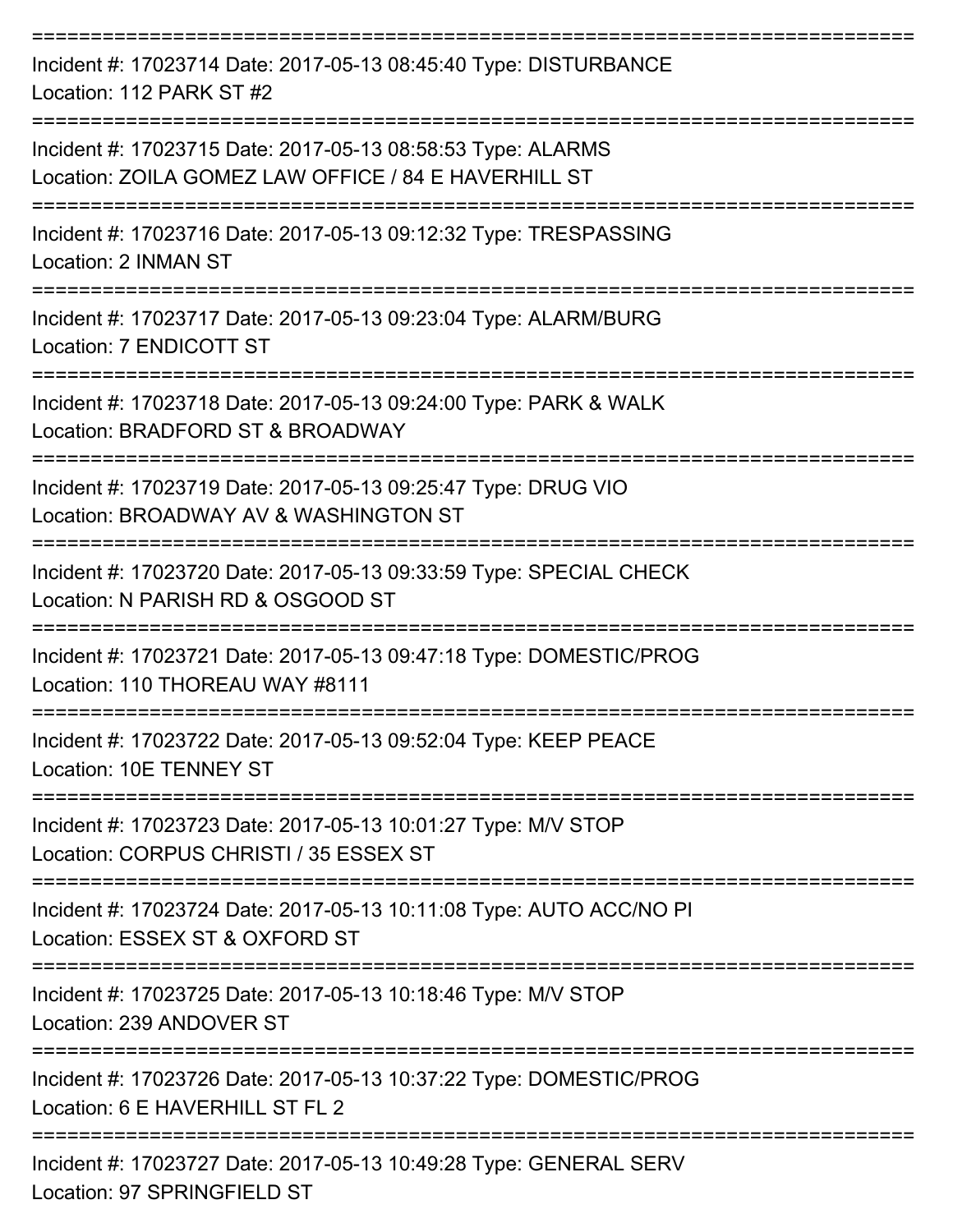| Incident #: 17023728 Date: 2017-05-13 10:55:24 Type: MEDIC SUPPORT<br>Location: 239 FARNHAM ST #18                                       |
|------------------------------------------------------------------------------------------------------------------------------------------|
| ========================<br>Incident #: 17023729 Date: 2017-05-13 11:00:31 Type: NOISE ORD<br>Location: 237 ERVING AV                    |
| Incident #: 17023730 Date: 2017-05-13 11:07:53 Type: DISTURBANCE<br>Location: BROADWAY & COMMON ST<br>================================== |
| Incident #: 17023731 Date: 2017-05-13 11:14:03 Type: ALARM/BURG<br>Location: TRANS MAX / 90 GLENN ST #300                                |
| Incident #: 17023732 Date: 2017-05-13 11:15:35 Type: GENERAL SERV<br>Location: DAISY ST & HOLLY ST                                       |
| Incident #: 17023733 Date: 2017-05-13 11:23:27 Type: LOST PROPERTY<br>Location: 189 ESSEX ST #214                                        |
| Incident #: 17023734 Date: 2017-05-13 11:39:39 Type: M/V STOP<br>Location: 202 PHILLIPS ST                                               |
| Incident #: 17023735 Date: 2017-05-13 11:45:51 Type: M/V STOP<br>Location: 182 BAILEY ST                                                 |
| Incident #: 17023736 Date: 2017-05-13 11:49:39 Type: M/V STOP<br>Location: MARKET ST & OSGOOD                                            |
| Incident #: 17023737 Date: 2017-05-13 11:50:20 Type: M/V STOP<br>Location: LORING ST & SALEM ST                                          |
| Incident #: 17023738 Date: 2017-05-13 11:57:52 Type: M/V STOP<br>Location: 301 HAVERHILL ST                                              |
| Incident #: 17023739 Date: 2017-05-13 11:59:42 Type: M/V STOP<br>Location: GRAFTON ST & WINTHROP AV                                      |
| Incident #: 17023740 Date: 2017-05-13 12:03:22 Type: M/V STOP<br>Location: BRADFORD ST & BROADWAY                                        |
| Incident #: 17023741 Date: 2017-05-13 12:05:11 Type: M/V STOP<br>Location: 188 PHILLIPS ST                                               |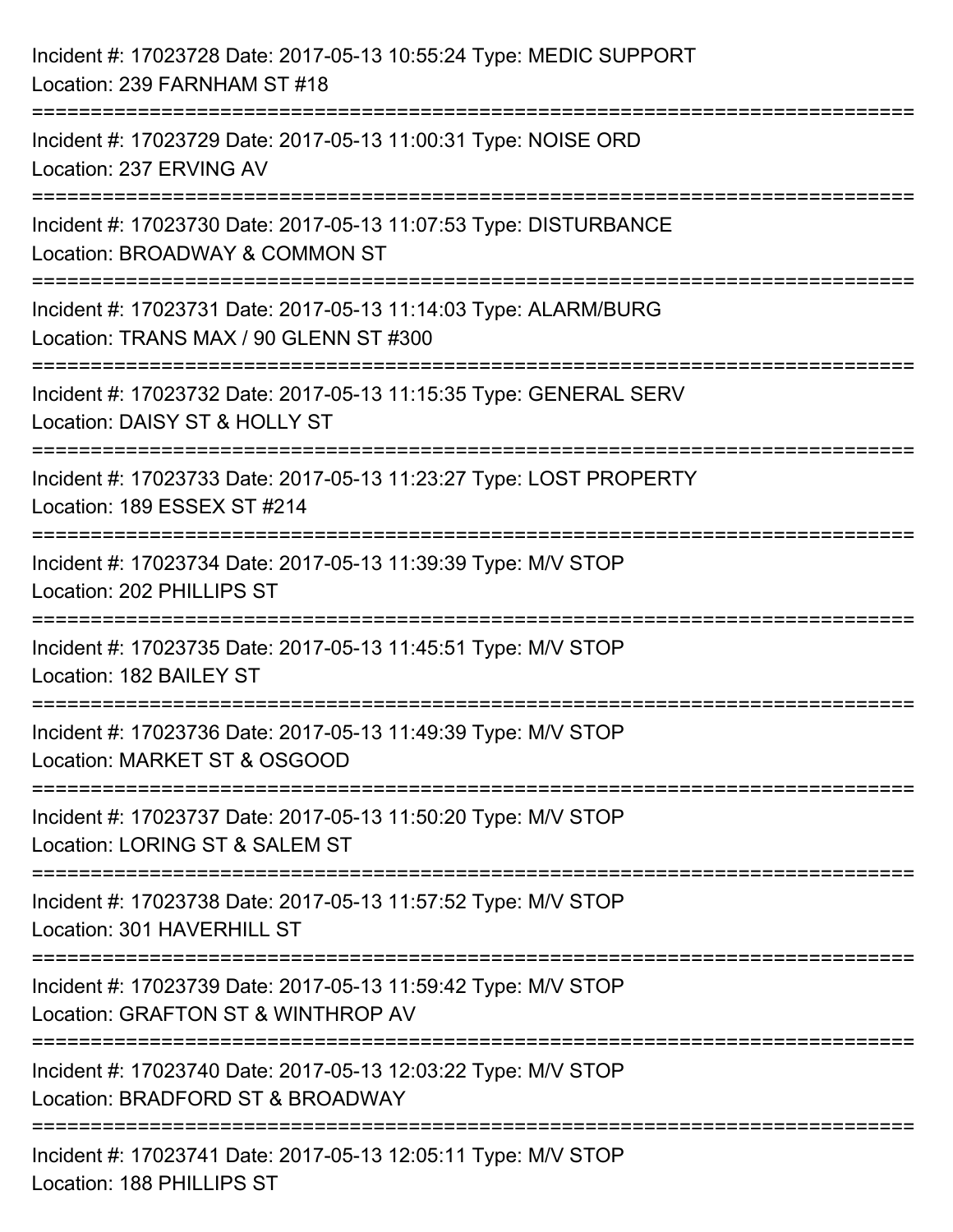| Incident #: 17023742 Date: 2017-05-13 12:09:18 Type: SUS PERS/MV<br>Location: COSTELLO PARK / SHAWSHEEN RD<br>================================== |
|--------------------------------------------------------------------------------------------------------------------------------------------------|
| Incident #: 17023743 Date: 2017-05-13 12:13:20 Type: NOISE ORD<br>Location: 132 BYRON AV                                                         |
| Incident #: 17023744 Date: 2017-05-13 12:32:07 Type: PARK & WALK<br>Location: BRADFORD ST & BROADWAY                                             |
| Incident #: 17023745 Date: 2017-05-13 12:33:28 Type: KEEP PEACE<br>Location: 125 BENNINGTON ST FL 3<br>=======================                   |
| Incident #: 17023746 Date: 2017-05-13 12:36:34 Type: HIT & RUN PED<br>Location: 43 MAY ST FL 1                                                   |
| Incident #: 17023747 Date: 2017-05-13 12:42:34 Type: ALARM/BURG<br>Location: DYCKMAN WELDING / 85 BLANCHARD ST<br>:============================= |
| Incident #: 17023749 Date: 2017-05-13 12:51:04 Type: LOST PROPERTY<br>Location: 7 BRADFORD PL                                                    |
| Incident #: 17023748 Date: 2017-05-13 12:51:50 Type: CK WELL BEING<br>Location: 41 BERKELEY ST #23                                               |
| Incident #: 17023750 Date: 2017-05-13 13:02:07 Type: ALARM/BURG<br>Location: 280 MERRIMACK ST                                                    |
| Incident #: 17023751 Date: 2017-05-13 13:03:38 Type: M/V STOP<br>Location: FALLS BRIDGE / null                                                   |
| Incident #: 17023752 Date: 2017-05-13 13:08:58 Type: DRUG VIO<br>Location: 463 LOWELL ST                                                         |
| Incident #: 17023753 Date: 2017-05-13 13:14:11 Type: AUTO ACC/NO PI<br>Location: 417 CANAL ST                                                    |
| Incident #: 17023754 Date: 2017-05-13 13:36:39 Type: CK WELL BEING<br>Location: 20 BUNKERHILL ST FL 3                                            |
| Incident #: 17023755 Date: 2017-05-13 14:09:22 Type: M/V STOP<br>Location: AMESBURY ST & LAWRENCE ST                                             |

===========================================================================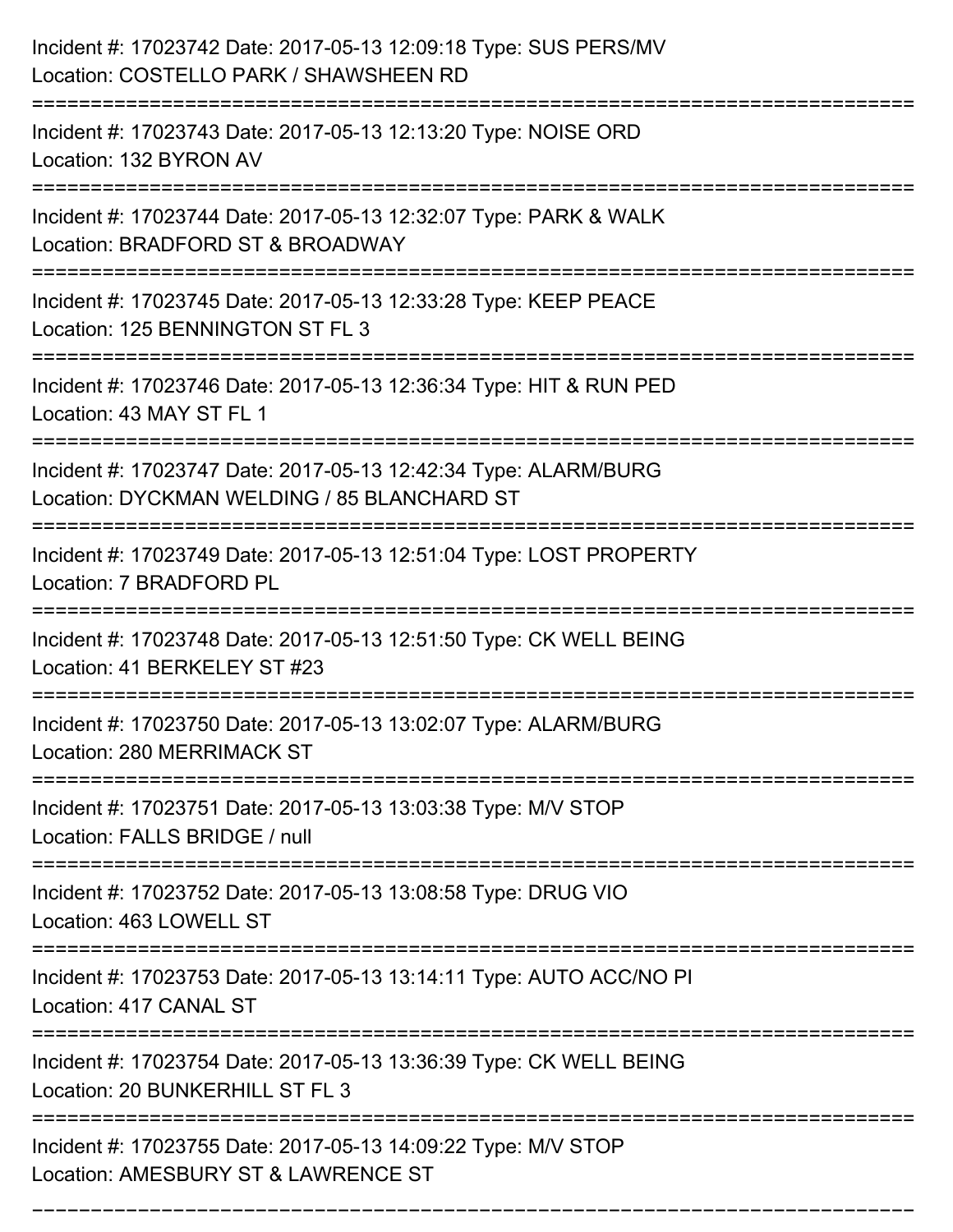| Incident #: 17023756 Date: 2017-05-13 14:11:39 Type: HIT & RUN M/V<br>Location: AMESBURY ST & ESSEX ST<br>==========================             |
|--------------------------------------------------------------------------------------------------------------------------------------------------|
| Incident #: 17023757 Date: 2017-05-13 14:12:19 Type: FIGHT<br>Location: AMESBURY ST & COMMON ST                                                  |
| Incident #: 17023759 Date: 2017-05-13 14:42:09 Type: MEDIC SUPPORT<br>Location: QUEEN NAILS / 8 S BROADWAY<br>================================== |
| Incident #: 17023758 Date: 2017-05-13 14:43:11 Type: ALARM/BURG<br>Location: 280 MERRIMACK ST                                                    |
| Incident #: 17023760 Date: 2017-05-13 14:44:15 Type: NOISE ORD<br>Location: 34 BRADFORD ST FL 3RDF                                               |
| Incident #: 17023761 Date: 2017-05-13 14:44:46 Type: INVEST CONT<br>Location: 110 THOREAU WAY                                                    |
| Incident #: 17023763 Date: 2017-05-13 15:03:59 Type: A&B D/W PAST<br>Location: S UNION ST & SPRINGFIELD ST                                       |
| Incident #: 17023762 Date: 2017-05-13 15:05:08 Type: AUTO ACC/NO PI<br>Location: 311 WATER ST                                                    |
| Incident #: 17023764 Date: 2017-05-13 15:17:58 Type: LIC PLATE STO<br>Location: 112 MARSTON ST                                                   |
| Incident #: 17023765 Date: 2017-05-13 15:26:06 Type: DRUG VIO<br>Location: 7 ARLINGTON TER                                                       |
| Incident #: 17023767 Date: 2017-05-13 15:39:56 Type: SUS PERS/MV<br>Location: HENNESSEY SCHOOL / 122 HANCOCK ST                                  |
| Incident #: 17023766 Date: 2017-05-13 15:40:23 Type: DOMESTIC/PROG<br>Location: 55 WASHINGTON ST                                                 |
| Incident #: 17023768 Date: 2017-05-13 15:47:14 Type: ALARM/BURG<br>Location: VENTURA RESD / 99 ALLSTON ST                                        |
| Incident #: 17023769 Date: 2017-05-13 16:06:51 Type: ABAND MV<br>Location: TOW / 70 EUTAW ST                                                     |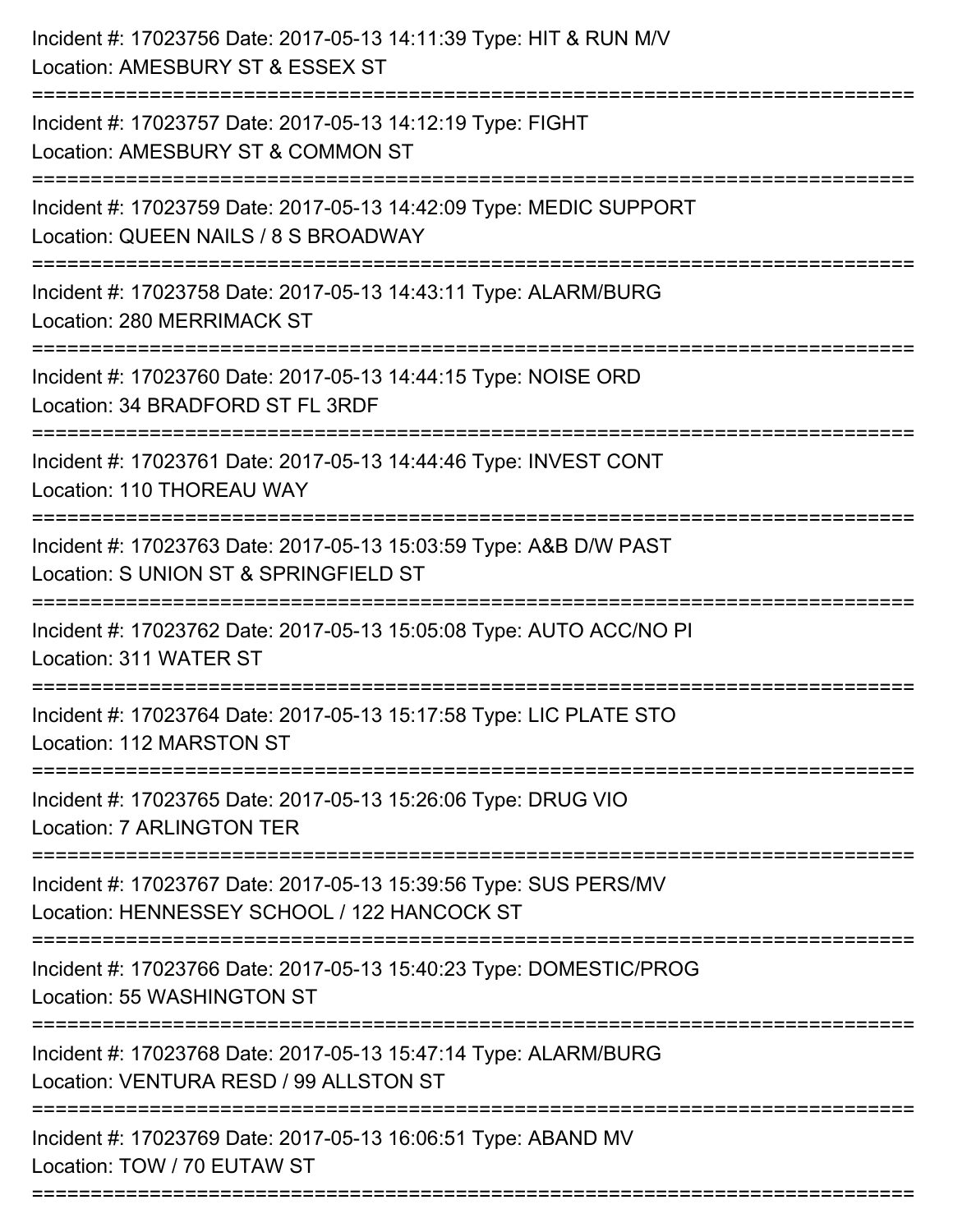| Location: LAWRENCE GENERAL HOSPITAL / 1 GENERAL ST                                                                                        |
|-------------------------------------------------------------------------------------------------------------------------------------------|
| Incident #: 17023771 Date: 2017-05-13 16:13:57 Type: CK WELL BEING<br>Location: 21 WASHINGTON ST                                          |
| Incident #: 17023772 Date: 2017-05-13 16:19:35 Type: SUICIDE ATTEMPT<br>Location: 438 HAMPSHIRE ST                                        |
| Incident #: 17023773 Date: 2017-05-13 16:24:44 Type: DISTURBANCE<br>Location: BRUCE ST & THORNDIKE ST<br>==============================   |
| Incident #: 17023774 Date: 2017-05-13 16:31:17 Type: DISTURBANCE<br>Location: BROADWAY & TREMONT ST                                       |
| Incident #: 17023775 Date: 2017-05-13 17:29:47 Type: TRESPASSING<br>Location: MCDONALDS / 50 BROADWAY<br>________________________________ |
| Incident #: 17023776 Date: 2017-05-13 17:33:21 Type: M/V STOP<br>Location: BROADWAY & COMMON ST<br>==========================             |
| Incident #: 17023777 Date: 2017-05-13 17:34:26 Type: M/V STOP<br><b>Location: 18 BENNINGTON ST</b>                                        |
| Incident #: 17023778 Date: 2017-05-13 17:39:54 Type: AUTO ACC/NO PI<br>Location: 73 WINTHROP AV                                           |
| Incident #: 17023779 Date: 2017-05-13 17:40:40 Type: NOISE ORD<br>Location: 150 SARATOGA ST                                               |
| Incident #: 17023780 Date: 2017-05-13 17:41:27 Type: INVESTIGATION<br>Location: 50 MARSTON ST                                             |
| Incident #: 17023781 Date: 2017-05-13 17:52:03 Type: E911 HANGUP<br>Location: 39 MANCHESTER ST #528                                       |
| Incident #: 17023782 Date: 2017-05-13 17:52:17 Type: NOISE ORD<br>Location: 69 PARKER ST                                                  |
| Incident #: 17023783 Date: 2017-05-13 17:57:27 Type: VIO CITY ORD<br>Location: ESSEX ST & JACKSON ST                                      |
|                                                                                                                                           |

Incident #: 17023784 Date: 2017 05 13 17:57:37 Type: 2017 Of Assembly 2017 Type: Disorderly 2017 Type: 2017 Ty<br>.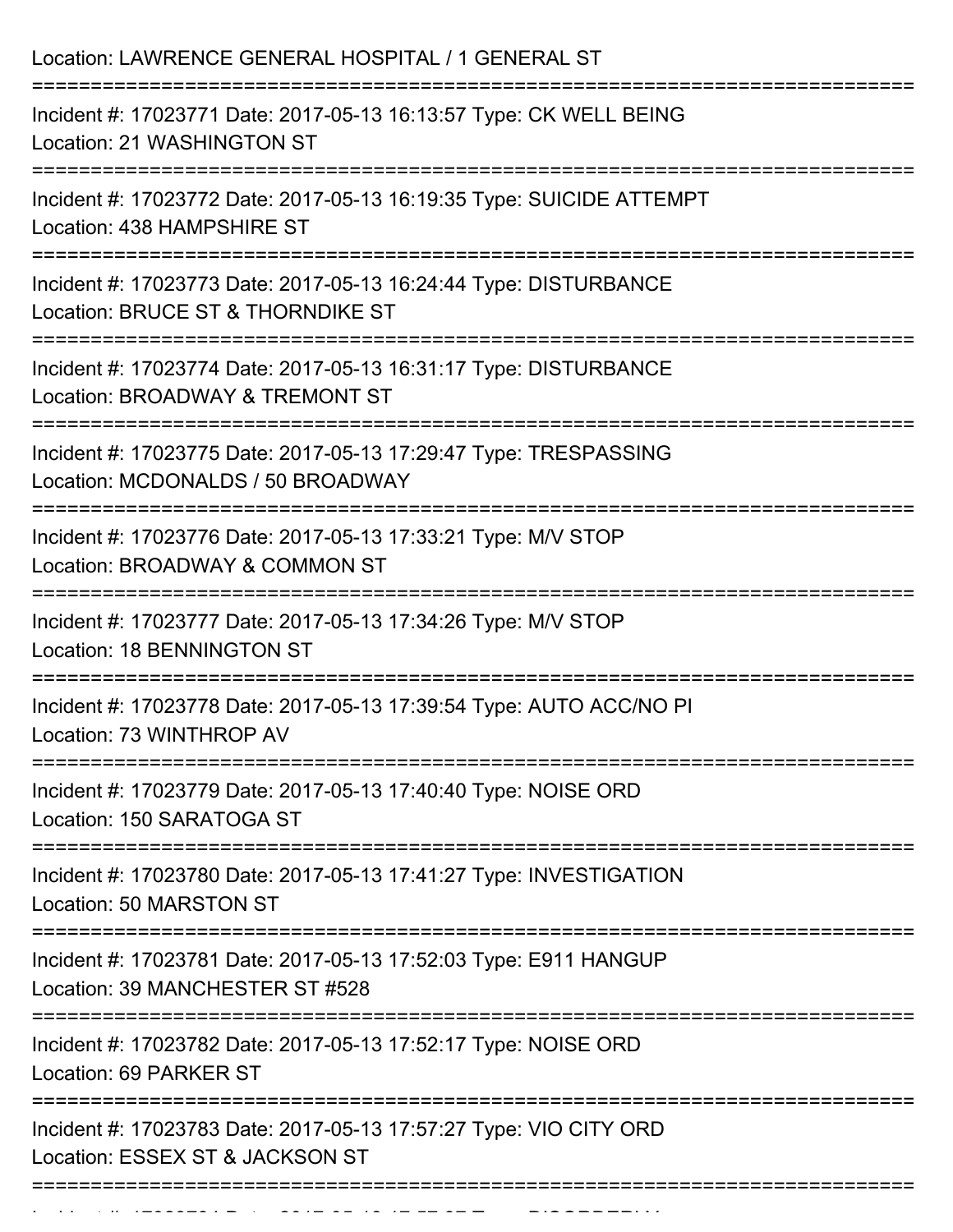Location: 576 HAVERHILL ST

| Incident #: 17023786 Date: 2017-05-13 18:00:53 Type: DISTURBANCE<br>Location: 29 BERKELEY ST FL 2                      |
|------------------------------------------------------------------------------------------------------------------------|
| Incident #: 17023785 Date: 2017-05-13 18:01:28 Type: M/V STOP<br>Location: COMMON ST & HAMPSHIRE ST                    |
| Incident #: 17023787 Date: 2017-05-13 18:05:36 Type: M/V STOP<br>Location: 273 S UNION ST                              |
| Incident #: 17023788 Date: 2017-05-13 18:12:38 Type: MEDIC SUPPORT<br>Location: CLADDAGH PUB / 399 CANAL ST            |
| Incident #: 17023789 Date: 2017-05-13 18:16:04 Type: MEDIC SUPPORT<br>Location: 353 ELM ST FL 8                        |
| Incident #: 17023790 Date: 2017-05-13 18:20:42 Type: FIGHT<br>Location: BROOK STREET PARK CALLBOX / 67 BROOK ST        |
| Incident #: 17023791 Date: 2017-05-13 18:31:35 Type: ALARM/BURG<br>Location: 1ST BAPTIST HATIAN CHURCH / 150 GARDEN ST |
| Incident #: 17023792 Date: 2017-05-13 18:50:39 Type: ALARM/BURG<br>Location: LITTLE CAR CARE / 20 EMBANKMENT RD        |
| Incident #: 17023793 Date: 2017-05-13 18:57:14 Type: KEEP PEACE<br>Location: 19 BROOK ST FL 1                          |
| Incident #: 17023795 Date: 2017-05-13 19:36:59 Type: 209A/VIOLATION<br>Location: 187 PARK ST #A                        |
| Incident #: 17023794 Date: 2017-05-13 19:37:42 Type: E911 HANGUP<br>Location: 39 MAPLE ST #528                         |
| Incident #: 17023796 Date: 2017-05-13 19:40:15 Type: UNWANTEDGUEST<br>Location: 19 BROOK ST FL 1                       |
| Incident #: 17023797 Date: 2017-05-13 19:52:17 Type: CK WELL BEING<br>Location: 228 BAILEY ST #1                       |
|                                                                                                                        |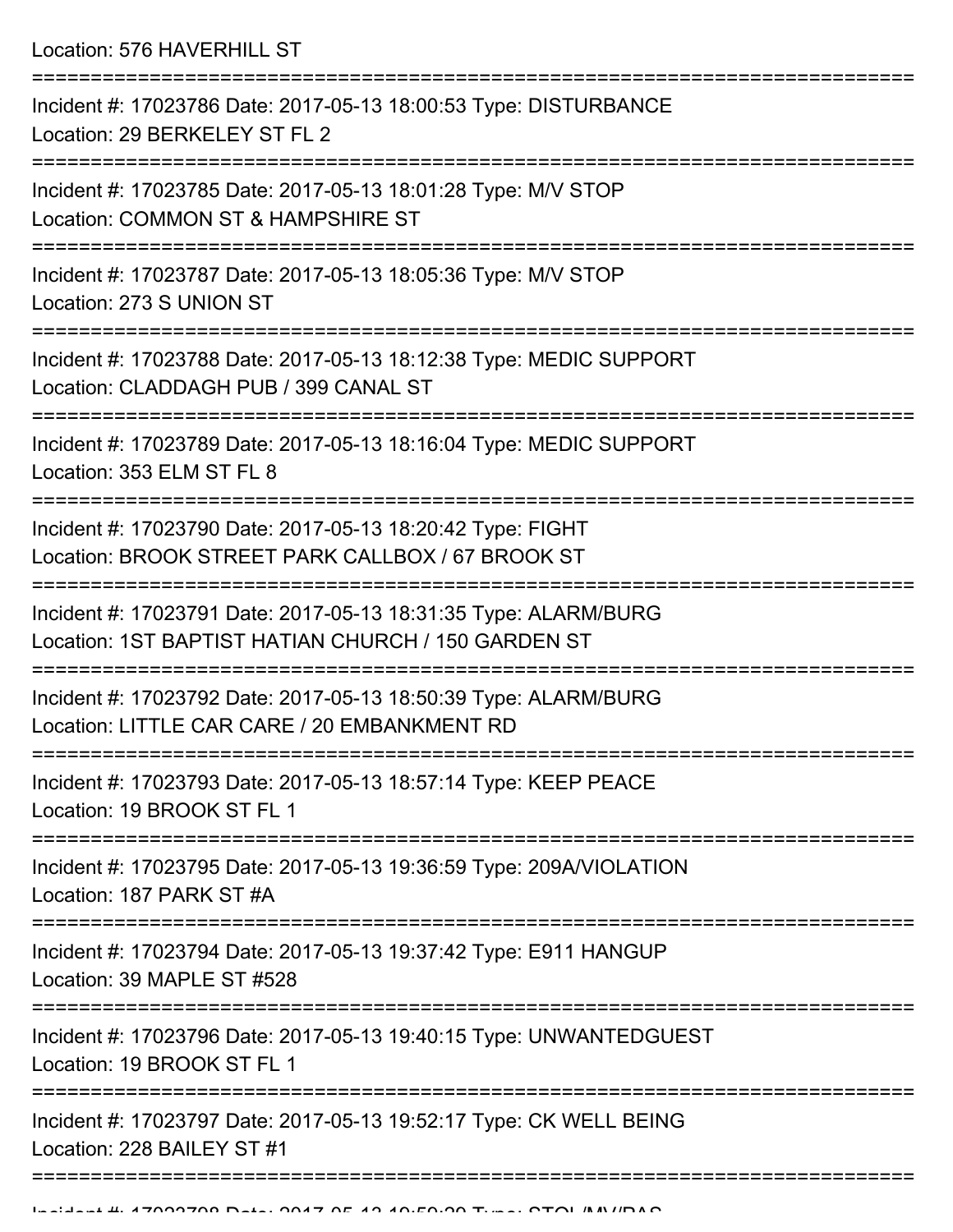| Location: HOLIDAY INN EXPRESS / 224 WINTHROP AV                                                                                                                                   |
|-----------------------------------------------------------------------------------------------------------------------------------------------------------------------------------|
| Incident #: 17023799 Date: 2017-05-13 20:00:21 Type: GENERAL SERV<br>Location: HAPPY TIME LAUNDRY MAT / 191 PARKER ST<br>=============================<br>:====================== |
| Incident #: 17023800 Date: 2017-05-13 20:14:37 Type: NOISE ORD<br>Location: 24 CYPRESS ST                                                                                         |
| Incident #: 17023801 Date: 2017-05-13 20:17:24 Type: NOISE ORD<br>Location: 4 AVON ST FL 1ST                                                                                      |
| Incident #: 17023802 Date: 2017-05-13 20:18:03 Type: NOISE ORD<br><b>Location: ROBINSON CT</b>                                                                                    |
| Incident #: 17023804 Date: 2017-05-13 20:18:37 Type: M/V STOP<br>Location: BROADWAY & CROSS ST                                                                                    |
| Incident #: 17023803 Date: 2017-05-13 20:20:06 Type: WOMAN DOWN<br>Location: 208 HAVERHILL ST                                                                                     |
| Incident #: 17023805 Date: 2017-05-13 20:27:37 Type: TOW OF M/V<br>Location: TRESPASS / 4 INMAN ST                                                                                |
| Incident #: 17023806 Date: 2017-05-13 20:27:46 Type: SUS PERS/MV<br>Location: 26 EAST ST                                                                                          |
| ----------------------<br>Incident #: 17023807 Date: 2017-05-13 20:36:11 Type: M/V STOP<br>Location: BROADWAY & CONCORD ST                                                        |
| Incident #: 17023808 Date: 2017-05-13 20:40:23 Type: M/V STOP<br>Location: 80 WEARE ST                                                                                            |
| Incident #: 17023809 Date: 2017-05-13 20:55:43 Type: NOISE ORD<br>Location: 31 S BOWDOIN ST                                                                                       |
| _______________________<br>Incident #: 17023810 Date: 2017-05-13 20:57:04 Type: M/V STOP<br>Location: MERRIMACK ST & S UNION ST                                                   |
| Incident #: 17023811 Date: 2017-05-13 21:01:20 Type: M/V STOP<br>Location: ARLINGTON ST & LAWRENCE ST                                                                             |
| Incident #: 17023812 Date: 2017-05-13 21:14:35 Type: AUTO ACC/UNK PI                                                                                                              |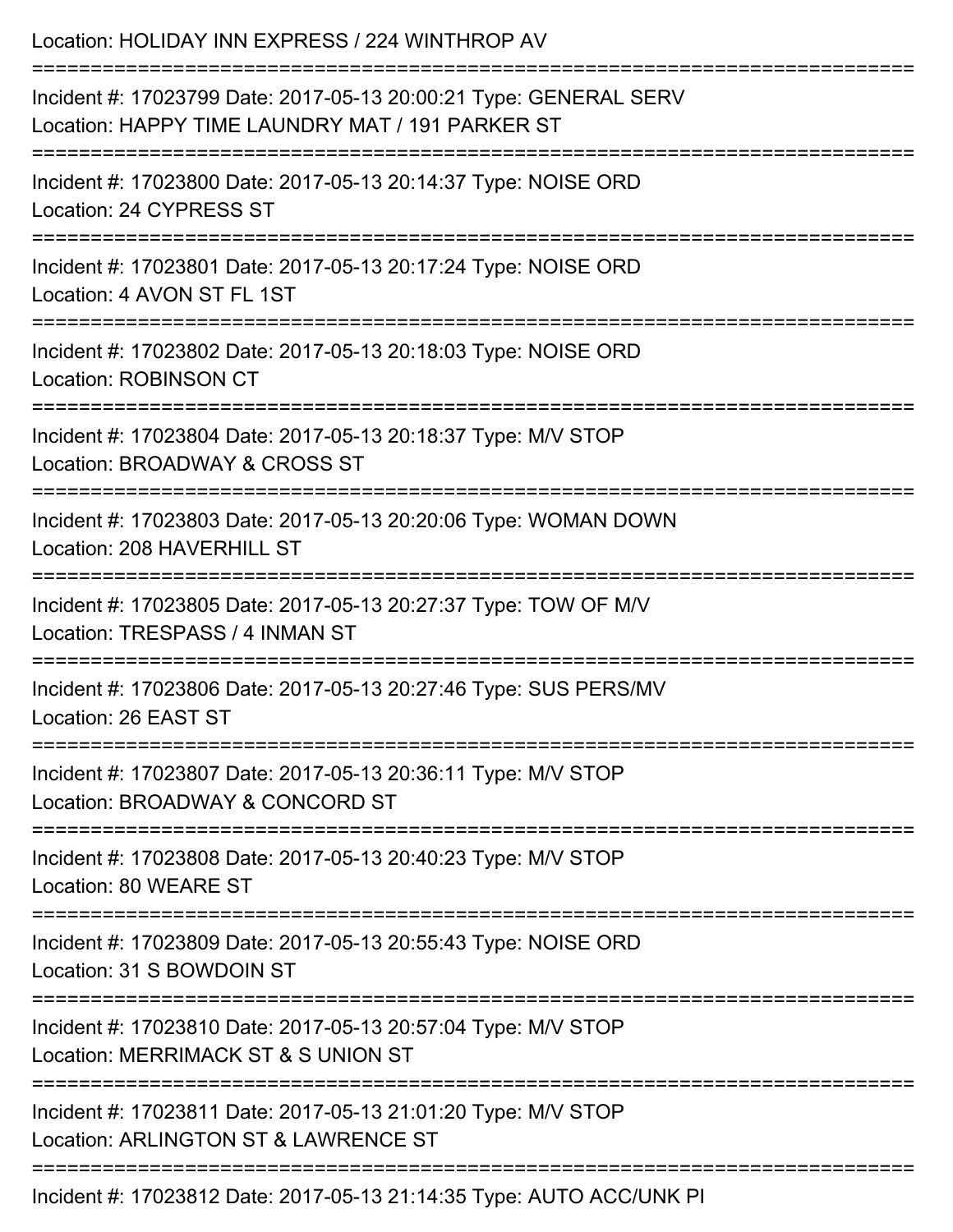| Incident #: 17023813 Date: 2017-05-13 21:17:37 Type: NOISE ORD<br>Location: ROBINSON CT                                             |
|-------------------------------------------------------------------------------------------------------------------------------------|
| Incident #: 17023814 Date: 2017-05-13 21:22:33 Type: TOW OF M/V<br>Location: 163 CRAWFORD                                           |
| Incident #: 17023815 Date: 2017-05-13 21:33:08 Type: M/V STOP<br>Location: AMESBURY ST & LOWELL ST                                  |
| Incident #: 17023816 Date: 2017-05-13 21:38:00 Type: M/V STOP<br>Location: FRANKLIN ST & LOWELL ST                                  |
| Incident #: 17023817 Date: 2017-05-13 21:39:08 Type: NOISE ORD<br>Location: 30 NORRIS ST #REAR                                      |
| Incident #: 17023818 Date: 2017-05-13 21:44:24 Type: KEEP PEACE<br>Location: 380 ELM ST #17 FL 1                                    |
| Incident #: 17023819 Date: 2017-05-13 21:46:04 Type: UNWANTEDGUEST<br>Location: 62 MELVIN ST #11-16 FL 1                            |
| Incident #: 17023820 Date: 2017-05-13 21:54:11 Type: TOW OF M/V<br>Location: TRESPASS / 2 INMAN ST                                  |
| ===============<br>Incident #: 17023821 Date: 2017-05-13 21:58:48 Type: NOISE ORD<br><b>Location: NORRIS ST</b><br>:=============== |
| Incident #: 17023822 Date: 2017-05-13 22:05:55 Type: M/V STOP<br>Location: PARK ST & WILLOW ST                                      |
| Incident #: 17023823 Date: 2017-05-13 22:15:32 Type: M/V STOP<br>Location: 350 ESSEX ST                                             |
| Incident #: 17023824 Date: 2017-05-13 22:16:11 Type: NOISE ORD<br>Location: 139 MYRTLE ST FL 1                                      |
| Incident #: 17023825 Date: 2017-05-13 22:25:50 Type: M/V STOP<br>Location: MERRIMACK ST & S UNION ST                                |
| Incident #: 17023826 Date: 2017-05-13 22:28:13 Type: NOISE ORD                                                                      |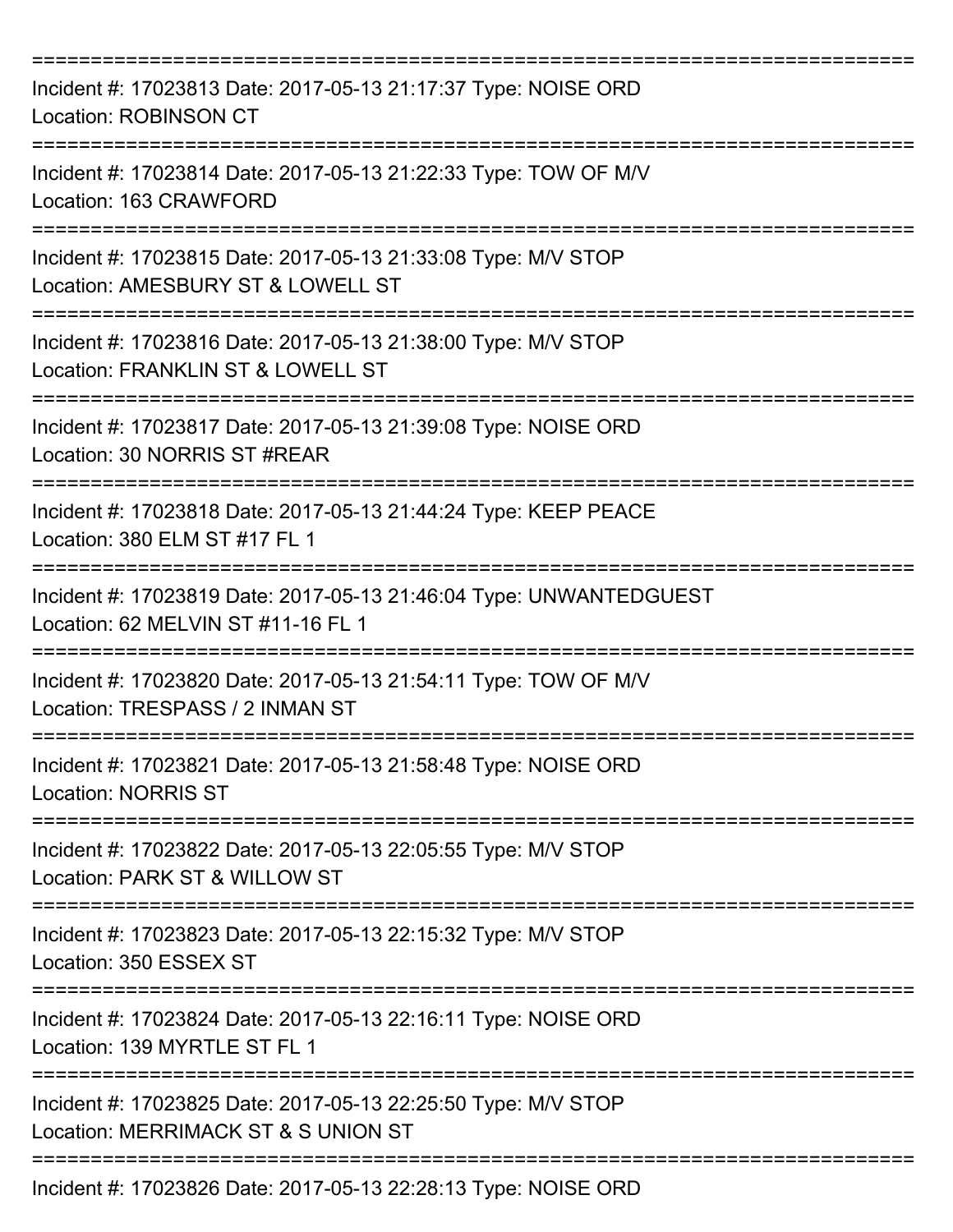| Incident #: 17023827 Date: 2017-05-13 22:28:22 Type: DISTURBANCE<br>Location: 10 DIAMOND ST #14 FL 2              |
|-------------------------------------------------------------------------------------------------------------------|
| Incident #: 17023828 Date: 2017-05-13 22:42:45 Type: M/V STOP<br>Location: MARKET ST & S UNION ST                 |
| Incident #: 17023829 Date: 2017-05-13 22:50:34 Type: ALARMS<br>Location: RENT A CENTER / 77A WINTHROP AV          |
| Incident #: 17023830 Date: 2017-05-13 22:53:27 Type: SUS PERS/MV<br>Location: 87 BELKNAP ST                       |
| Incident #: 17023831 Date: 2017-05-13 23:05:46 Type: SPECIAL CHECK<br>Location: STADIUM / N PARISH RD             |
| Incident #: 17023832 Date: 2017-05-13 23:09:53 Type: MAN DOWN<br>Location: 248 BROADWAY                           |
| Incident #: 17023833 Date: 2017-05-13 23:12:22 Type: TOW OF M/V<br><b>Location: 2 INMAN ST</b>                    |
| Incident #: 17023834 Date: 2017-05-13 23:25:30 Type: ALARMS<br>Location: TRANS MED / 90 GLENN ST                  |
| Incident #: 17023835 Date: 2017-05-13 23:27:58 Type: SUICIDE ATTEMPT<br>Location: LAZARUS HOUSE / 155 FRANKLIN ST |
| Incident #: 17023836 Date: 2017-05-13 23:42:37 Type: B&E/ATTEMPY<br>Location: M/V / 190 E HAVERHILL ST            |
| Incident #: 17023837 Date: 2017-05-13 23:43:38 Type: NOISE ORD<br>Location: 17 CROSBY ST FL 3                     |
| Incident #: 17023838 Date: 2017-05-13 23:54:13 Type: B&E/MV/PROG<br>Location: 383 HAVERHILL ST                    |
| Incident #: 17023839 Date: 2017-05-13 23:58:14 Type: DISORDERLY<br>Location: 15A NEWBURY ST                       |
|                                                                                                                   |